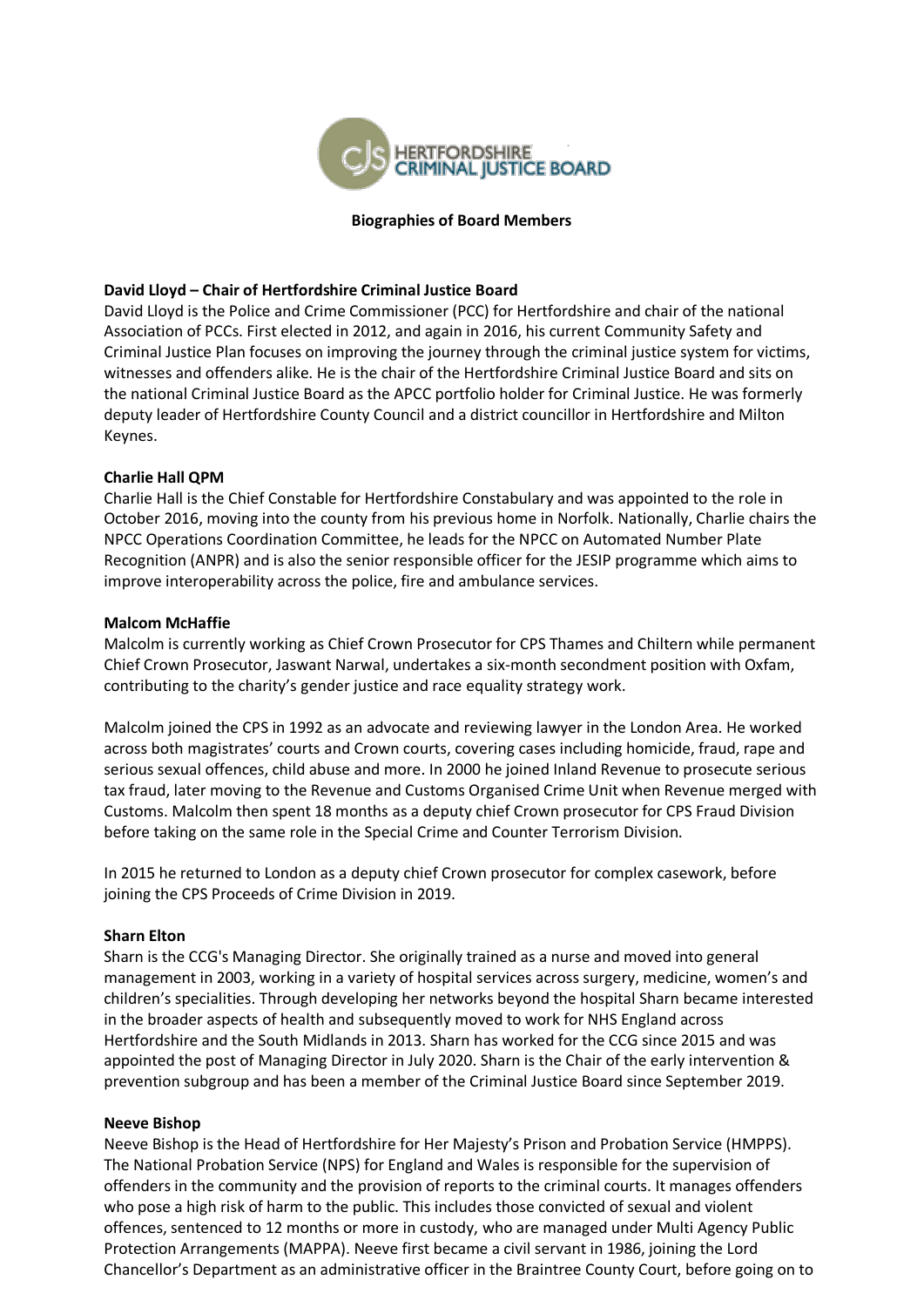train as a probation officer and has head up the service in Hertfordshire since 2017.

## **Nick Smith**

Nick Smith is the Head of Service for Hertfordshire Youth Justice. The principle aim of the Youth Justice is to prevent offending and re-offending by children and young people who are under 18 years of age. In Hertfordshire, Youth Offending Services are incorporated within Targeted Youth Support in Services for Young People as part of Children's Services at the County Council. The integrated model deployed within Services for Young People means that support can now be delivered at the earliest prevention stages, or equally, sustained beyond the young person's Court Order, with the overarching aim to support young people to achieve their potential and to prepare them to make a successful transition to adult and working life.

# **Layla Allen**

Layla Allen is the Area Manager for Citizens Advice Witness Service for the Thames Valley, Herts & Beds region. She is currently responsible for the performance of the Witness Service in 13 criminal courts, she is an advocate for ensuring witnesses are at the forefront of being supported when having to attend to give evidence at court.

## **Jo Fisher**

Jo fisher joined Children's Services at Hertfordshire County Council as Operations Director in 2019. She was appointed as Director of Children's Services in September 2021. The Children's Services directorate provides many important services to Hertfordshire residents and communities, including managing children's social care, school admissions, family centres and providing support for children and young people with special educational needs.

Jo's early career was spent in a variety of roles within Action for Children, Tower Hamlets PCT and Newham Social Services.

## **Paul Millan**

Paul Millan is the Managing Director and one of the original founding members of Noble Solicitors in 1996. Noble Solicitors is a Legal 500 criminal practice that services from the Midlands down to the City of London. Paul is a Higher Court Solicitor Advocate, Duty Solicitor & Supervisor of the Serious Fraud Panel. He has worked in the Hertfordshire courts for over 25 years.

Paul is passionate about providing access to justice through a highly experienced and friendly team of Solicitors. Noble Solicitors also believes in providing that workforce with an environment that stimulates diversity, innovation, teamwork, continuous learning and improvement as well as rewarding individual performance.

## **Katie Price**

Katie Price has been the Governor of The Mount prison in Bovingdon, Herts since June 19 and was the Deputy Governor at the prison for 2 years prior to this. The Mount is a Category C Resettlement / Training prison which holds a maximum of 1028 male residents.

Katie has been employed by HMPPS since 1991, has worked in various different establishments across this period and has been a Governor grade since 2007. She is a keen rugby union follower and an explayer.

## **Fergus McMullen**

Fergus McMullen is Production and Sales Director of his family brewing and pub company McMullen and Sons Ltd. He is Chairman of the Hertfordshire Community Liaison Group and sits on the Hertfordshire Criminal Justice Board. He is also chairman of the Hertfordshire 'Out of Court Disposal Scrutiny Panel'. Fergus also chairs the Keech Hospice Care, BraveHerts Charity and is Vice chairman of Future Living Hertford, a charity dealing with addictions and domestic abuse. Regus is also Patron of Keech BraveHerts Charity, Future Living Hertford, Only A Pavement Away and Atlantic Salmon Trust.

Fergus was president of the Hertfordshire Agricultural Show in 2017 and High Sheriff of Hertfordshire in 2013/14. Fergus is married to Kate and they have five children and three grand-children. Kate works